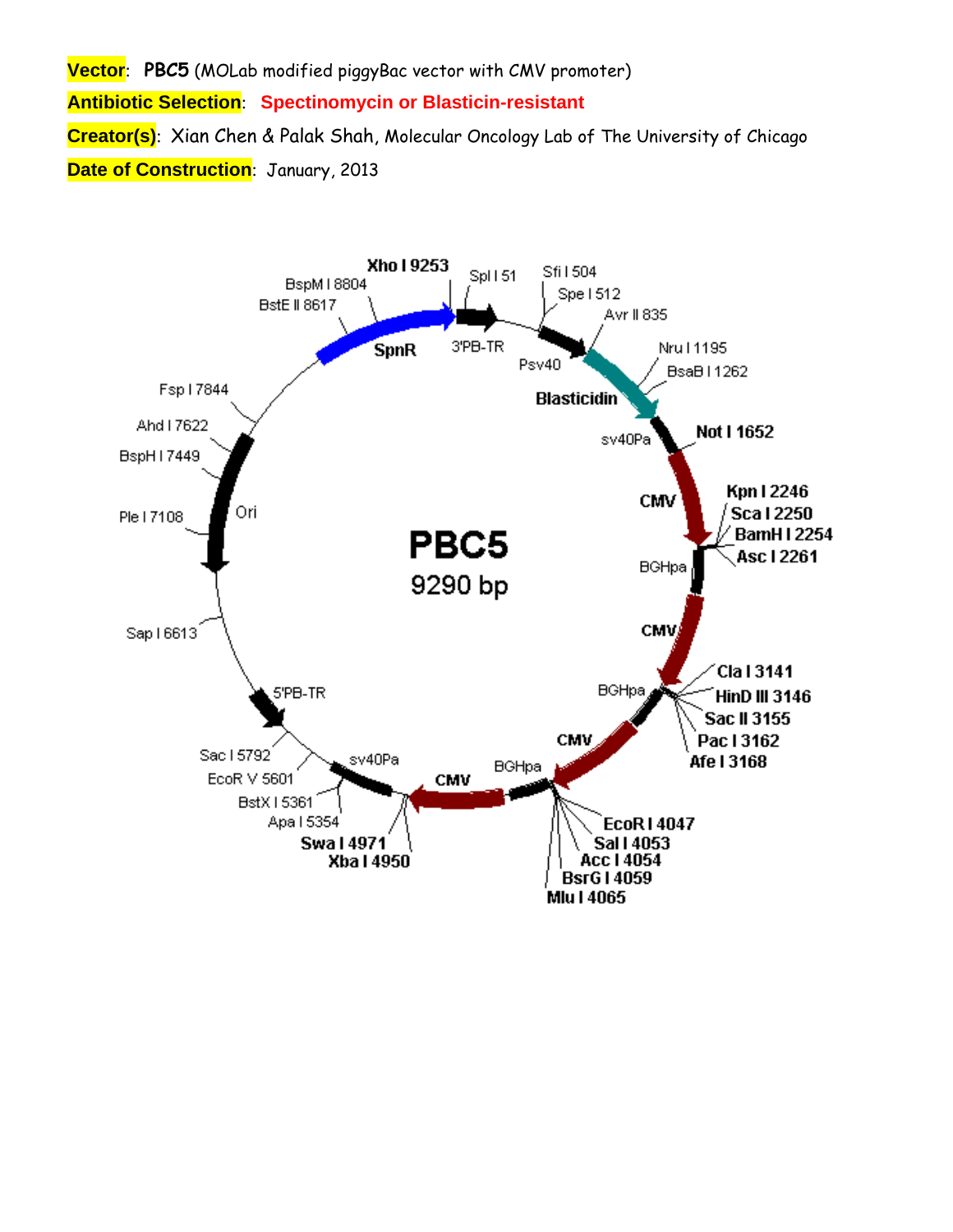## **PBC5 Vector Sequence**

*(Spectinomycin or Blasticin-resistant)* 

CTGCAGAACACGCAGCTAGATTAA**CCCTAGAAAGATAATCATATTGTGACGTACGTTAAAGATAATCATGCGTAAAATTGACGCATG** TGTTTTATCGGTCTGTATATCGAGGTTTATTTATTAATTTGAATAGATATTAAGTTTTATTATATTTACACTTACATACTAATAATA AATTCAACAAACAATTTATTTATGTTTATTTATTTATTAAAAAAAAACAAAAACTCAAAATTTCTTCTATAAAGTAACAAAACTTTT ATGAGGGACAGCCCCCCCCCAAAGCCCCCAGGGATGTAATTACGTCCCTCCCCCGCTAGGGGGCAGCAGCGAGCCGCCCGGGGCTCC GCTCCGGTCCGGCGCTCCCCCCGCATCCCCGAGCCGGCAGCGTGCGGGGACAGCCCGGGCACGGGGAAGGTGGCACGGGATCGCTTT CCTCTGAACGCTTCTCGCTGCTCTTTGAGCCTGCAGACACCTGGGGGGATACGGGGAAAAGGCCTCCACGGCCAGACTAGTAATGTG TGTCAGTTAGGGTGTGGAAAGTCCCCAGGCTCCCCAGCAGGCAGAAGTATGCAAAGCATGCATCTCAATTAGTCAGCAACCAGGTGT GGAAAGTCCCCAGGCTCCCCAGCAGGCAGAAGTATGCAAAGCATGCATCTCAATTAGTCAGCAACCATAGTCCCGCCCCTAACTCCG CCCATCCCGCCCCTAACTCCGCCCAGTTCCGCCCATTCTCCGCCCCATGGCTGACTAATTTTTTTTATTTATGCAGAGGCCGAGGCC GCCTCTGCCTCTGAGCTATTCCAGAAGTAGTGAGGAGGCTTTTTTGGAGGCCTAGGCTTTTGCAAAAAGCTCCCGGGAGCTTGTATA TCCATTTTCGGATCTGATCAGCACGTGTTGACAATTAATCATCGGCATAGTATATCGGCATAGTATAATACGACAAGGTGAGGAACT AAACCATGGCCAAGCCTTTGTCTCAAGAAGAATCCACCCTCATTGAAAGAGCAACGGCTACAATCAACAGCATCCCCATCTCTGAAG ACTACAGCGTCGCCAGCGCAGCTCTCTCTAGCGACGGCCGCATCTTCACTGGTGTCAATGTATATCATTTTACTGGGGGACCTTGTG CAGAACTCGTGGTGCTGGGCACTGCTGCTGCTGCGGCAGCTGGCAACCTGACTTGTATCGTCGCGATCGGAAATGAGAACAGGGGCA TCTTGAGCCCCTGCGGACGGTGCCGACAGGTGCTTCTCGATCTGCATCCTGGGATCAAAGCCATAGTGAAGGACAGTGATGGACAGC CGACGGCAGTTGGGATTCGTGAATTGCTGCCCTCTGGTTATGTGTGGGAGGGCTAAGCACTTCGTGGCCGAGGAGCAGGACTGACAC GTGCTACGAGATTTCGATTCCACCGCCGCCTTCTATGAAAGGTTGGGCTTCGGAATCGTTTTCCGGGACGCCGGCTGGATGATCCTC CAGCGCGGGGATCTCATGCTGGAGTTCTTCGCCCACCCCAACTTGTTTATTGCAGCTTATAATGGTTACAAATAAAGCAATAGCATC ACAAATTTCACAAATAAAGCATTTTTTTCACTGCATTCTAGTTGTGGTTTGTCCAAACTCATCAATGTATCTTATCATGTCTGGCGG CCGCTAATAGTAATCAATTACGGGGTCATTAGTTCATAGCCCATATATGGAGTTCCGCGTTACATAACTTACGGTAAATGGCCCGCC TGGCTGACCGCCCAACGACCCCCGCCCATTGACGTCAATAATGACGTATGTTCCCATAGTAACGCCAATAGGGACTTTCCATTGACG TCAATGGGTGGAGTATTTACGGTAAACTGCCCACTTGGCAGTACATCAAGTGTATCATATGCCAAGTACGCCCCCTATTGACGTCAA TGACGGTAAATGGCCCGCCTGGCATTATGCCCAGTACATGACCTTATGGGACTTTCCTACTTGGCAGTACATCTACGTATTAGTCAT CGCTATTACCATGGTGATGCGGTTTTGGCAGTACATCAATGGGCGTGGATAGCGGTTTGACTCACGGGGATTTCCAAGTCTCCACCC CATTGACGTCAATGGGAGTTTGTTTTGGCACCAAAATCAACGGGACTTTCCAAAATGTCGTAACAACTCCGCCCCATTGACGCAAAT GGGCGGTAGGCGTGTACGGTGGGAGGTCTATATAAGCAGAGCTGGTTTAGTGAACCGTCAGATCCGGTACC**AGTACTGGATCCGGCG CGCCGTT**GGCCGCTAAACCCGCTGATCAGCCTCGACTGTGCCTTCTAGTTGCCAGCCATCTGTTGTTTGCCCCTCCCCCGTGCCTTC CTTGACCCTGGAAGGTGCCACTCCCACTGTCCTTTCCTAATAAAATGAGGAAATTGCATCGCATTGTCTGAGTAGGTGTCATTCTAT TCTGGGGGGTGGGGTGGGGCAGGACAGCAAGGGGGAGGATTGGGAAGACAATAGCAGGCATGCTGGGGATGCGGTGGGCTCTATGGC TTCTGAGGCGGAAAGAACCAGGATCTGCTAGNTAATAGTAATCAATTACGGGGTCATTAGTTCATAGCCCATATATGGAGTTCCGCG TTACATAACTTACGGTAAATGGCCCGCCTGGCTGACCGCCCAACGACCCCCGCCCATTGACGTCAATAATGACGTATGTTCCCATAG TAACGCCAATAGGGACTTTCCATTGACGTCAATGGGTGGAGTATTTACGGTAAACTGCCCACTTGGCAGTACATCAAGTGTATCATA TGCCAAGTACGCCCCCTATTGACGTCAATGACGGTAAATGGCCCGCCTGGCATTATGCCCAGTACATGACCTTATGGGACTTTCCTA CTTGGCAGTACATCTACGTATTAGTCATCGCTATTACCATGGTGATGCGGTTTTGGCAGTACATCAATGGGCGTGGATAGCGGTTTG ACTCACGGGGATTTCCAAGTCTCCACCCCATTGACGTCAATGGGAGTTTGTTTTGGCACCAAAATCAACGGGACTTTCCAAAATGTC GTAACAACTCCGCCCCATTGACGCAAATGGGCGGTAGGCGTGTACGGTGGGAGGTCTATATAAGCAGAGCTGGTTTAGTGAACCGTC AGATCCATCGAT**AAGCTTCCGCGGTTAATTAAAGCGCT**agatccGGCCGCTAAACCCGCTGATCAGCCTCGACTGTGCCTTCTAGTT GCCAGCCATCTGTTGTTTGCCCCTCCCCCGTGCCTTCCTTGACCCTGGAAGGTGCCACTCCCACTGTCCTTTCCTAATAAAATGAGG AAATTGCATCGCATTGTCTGAGTAGGTGTCATTCTATTCTGGGGGGTGGGGTGGGGCAGGACAGCAAGGGGGAGGATTGGGAAGACA ATAGCAGGCATGCTGGGGATGCGGTGGGCTCTATGGCTTCTGAGGCGGAAAGAACCAGGATCTGCTAGNTAATAGTAATCAATTACG GGGTCATTAGTTCATAGCCCATATATGGAGTTCCGCGTTACATAACTTACGGTAAATGGCCCGCCTGGCTGACCGCCCAACGACCCC CGCCCATTGACGTCAATAATGACGTATGTTCCCATAGTAACGCCAATAGGGACTTTCCATTGACGTCAATGGGTGGAGTATTTACGG TAAACTGCCCACTTGGCAGTACATCAAGTGTATCATATGCCAAGTACGCCCCCTATTGACGTCAATGACGGTAAATGGCCCGCCTGG CATTATGCCCAGTACATGACCTTATGGGACTTTCCTACTTGGCAGTACATCTACGTATTAGTCATCGCTATTACCATGGTGATGCGG TTTTGGCAGTACATCAATGGGCGTGGATAGCGGTTTGACTCACGGGGATTTCCAAGTCTCCACCCCATTGACGTCAATGGGAGTTTG TTTTGGCACCAAAATCAACGGGACTTTCCAAAATGTCGTAACAACTCCGCCCCATTGACGCAAATGGGCGGTAGGCGTGTACGGTGG GAGGTCTATATAAGCAGAGCTGGTTTAGTGAACCGTCAGATCCGAATTC**GTCGACTGTACAACGCGTGTTT**GGCCGCTAAACCCGCT GATCAGCCTCGACTGTGCCTTCTAGTTGCCAGCCATCTGTTGTTTGCCCCTCCCCCGTGCCTTCCTTGACCCTGGAAGGTGCCACTC CCACTGTCCTTTCCTAATAAAATGAGGAAATTGCATCGCATTGTCTGAGTAGGTGTCATTCTATTCTGGGGGGTGGGGTGGGGCAGG ACAGCAAGGGGGAGGATTGGGAAGACAATAGCAGGCATGCTGGGGATGCGGTGGGCTCTATGGCTTCTGAGGCGGAAAGAACCAGGA TCTGCTAGNTAATAGTAATCAATTACGGGGTCATTAGTTCATAGCCCATATATGGAGTTCCGCGTTACATAACTTACGGTAAATGGC CCGCCTGGCTGACCGCCCAACGACCCCCGCCCATTGACGTCAATAATGACGTATGTTCCCATAGTAACGCCAATAGGGACTTTCCAT TGACGTCAATGGGTGGAGTATTTACGGTAAACTGCCCACTTGGCAGTACATCAAGTGTATCATATGCCAAGTACGCCCCCTATTGAC GTCAATGACGGTAAATGGCCCGCCTGGCATTATGCCCAGTACATGACCTTATGGGACTTTCCTACTTGGCAGTACATCTACGTATTA GTCATCGCTATTACCATGGTGATGCGGTTTTGGCAGTACATCAATGGGCGTGGATAGCGGTTTGACTCACGGGGATTTCCAAGTCTC CACCCCATTGACGTCAATGGGAGTTTGTTTTGGCACCAAAATCAACGGGACTTTCCAAAATGTCGTAACAACTCCGCCCCATTGACG CAAATGGGCGGTAGGCGTGTACGGTGGGAGGTCTATATAAGCAGAGCTGGTTTAGTGAACCGTCAGATCCATCGAA**TCTAGATACGT ACATATGATTTAAAT**GATCTAACTAACTAAACTTGTTTATTGCANCTTATAATGGTTACAAATAAAGCAATAGCATCACAAATTTCA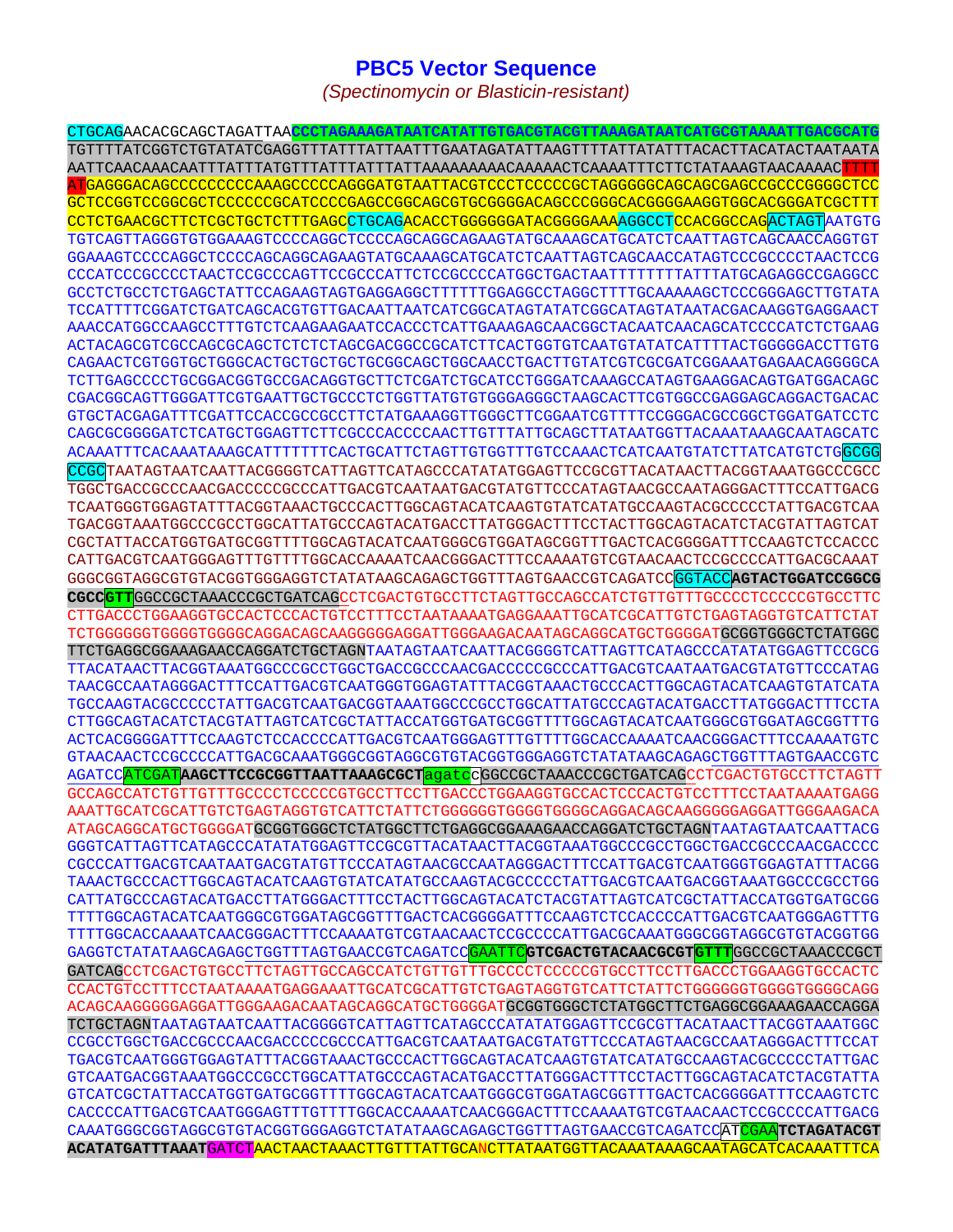CAAATAAAGCATTTTTTTCACTGCATTCTAGTTGTGGTTTGTCCAAACTCATCAATGTATCTTATCATGTCTGGAATGACTCAAATG ATGTCAATTAGTCTATCAGAAGCTCATCTGGTCTCCCTTCCGGGGGACAAGACATCCCTGTTTAATATTTAAACAGCAGTGTTCCCA AACTGGGTTCTTATATCCCTTGCTCTGGTCAACCAGGTTGCAGGGTTTCCTGTCCTCACAGGAACGAAGTCCCTAAAGAAACAGTGG CAGCCAGGTTTAGCCCCGGAATTGACTGGATTCCTTTTTTAGGGCCCATTGGTATGGCTTTTTCCCCGTATCCCCCCAGGTGTCTGC AGGCTCAAAGAGCAGCGAGAAGCGTTCAGAGGAAAGCGATCCCGTGCCACCTTCCCCGTGCCCGGGCTGTCCCCGCACGCTGCCGGC TCGGGGATGCGGGGGGAGCGCCGGACCGGAGCGGAGCCCCGGGCGGCTCGCTGCTGCCCCCTAGCGGGGGAGGGACGTAATTACATC CCTGGGGGCTTTGGGGGGGGGCTGTCCCTGATATCTATAACAAGAAAATATATATATAATAAGTTATCACGTAAGTAGAACATGAAA TAACAATATAATTATCGTATGAGTTAAATCTTAAAAGTCACGTAAAAGATAATCATGCGTCATTTTGACTCACGCGGTCGTTATAGT TCAAAATCAGTGACACTTACCGCATTGACAAGCACGCCTCACGGGAGCTCCAAGCGGCGACTGAGATGTCCTAAATGCACAGCGACG GATTCGCGCTATTTAGAAAGAGAGAGCAATATTTCAAGAATG**CATGCGTCAATTTTACGCAGACTATCTTTCTAGGG**TTAATCTAGC TGCATCAGGATCATATCGTCGGGTCTTTTTTCATCGCCCAAGCTGGCGCTATCTGGGCATCGGGGAGGAAGAAGCCCGTGCCTTTTC CCGCGAGGTTGAAGCGGCATGGAAAGAGTTTGCCGAGGATGACTGCTGCTGCATTGACGTTGAGCGAAAACGCACGTTTACCATGAT GATTCGGGAAGGTGTGGCCATGCACGCCTTTAACGGTGAACTGTTCGTTCAGGCCACCTGGGATACCAGTTCGTCGCGGCTTTTCCG GACACAGTTCCGGATGGTCAGCCCGAAGCGCATCAGCAACCCGAACAATACCGGCGACAGCCGGAACTGCCGTGCCGGTGTGCAGAT TAATGACAGCGGTGCGGCGCTGGGATATTACGTCAGCGAGGACGGGTATCCTGGCTGGATGCCGCAGAAATGGACATGGATACCCCG TGAGTTACCCGGCGGGCGCGCTTGGCGTAATCATGGTCATAGCTGTTTCCTGTGTGAAATTGTTATCCGCTCACAATTCCACACAAC ATACGAGCCGGAAGCATAAAGTGTAAAGCCTGGGGTGCCTAATGAGTGAGCTAACTCACATTAATTGCGTTGCGCTCACTGCCCGCT TTCCAGTCGGGAAACCTGTCGTGCCAGCTGCATTAATGAATCGGCCAACGCGCGGGGAGAGGCGGTTTGCGTATTGGGCGCTCTTCC GCTTCCTCGCTCACTGACTCGCTGCGCTCGGTCGTTCGGCTGCGGCGAGCGGTATCAGCTCACTCAAAGGCGGTAATACGGTTATCC ACAGAATCAGGGGATAACGCAGGAAAGAACATGTGAGCAAAAGGCCAGCAAAAGGCCAGGAACCGTAAAAAGGCCGCGTTGCTGGCG TTTTTCCATAGGCTCCGCCCCCCTGACGAGCATCACAAAAATCGACGCTCAAGTCAGAGGTGGCGAAACCCGACAGGACTATAAAGA TACCAGGCGTTTCCCCCTGGAAGCTCCCTCGTGCGCTCTCCTGTTCCGACCCTGCCGCTTACCGGATACCTGTCCGCCTTTCTCCCT TCGGGAAGCGTGGCGCTTTCTCATAGCTCACGCTGTAGGTATCTCAGTTCGGTGTAGGTCGTTCGCTCCAAGCTGGGCTGTGTGCAC GAACCCCCCGTTCAGCCCGACCGCTGCGCCTTATCCGGTAACTATCGTCTTGAGTCCAACCCGGTAAGACACGACTTATCGCCACTG GCAGCAGCCACTGGTAACAGGATTAGCAGAGCGAGGTATGTAGGCGGTGCTACAGAGTTCTTGAAGTGGTGGCCTAACTACGGCTAC ACTAGAAGGACAGTATTTGGTATCTGCGCTCTGCTGAAGCCAGTTACCTTCGGAAAAAGAGTTGGTAGCTCTTGATCCGGCAAACAA ACCACCGCTGGTAGCGGTGGTTTTTTTGTTTGCAAGCAGCAGATTACGCGCAGAAAAAAAGGATCTCAAGAAGATCCTTTGATCTTT TCTACGGGGTCTGACGCTCAGTGGAACGAAAACTCACGTTAAGGGATTTTGGTCATGAGATTATCAAAAAGGATCTTCACCTAGATC CTTTTAAATTAAAAATGAAGTTTTAAATCAATCTAAAGTATATATGAGTAAACTTGGTCTGACAGTTACCAATGCTTAATCAGTGAG GCACCTATCTCAGCGATCTGTCTATTTCGTTCATCCATAGTTGCCTGACTCCCCGTCGTGTAGATAACTACGATACGGGAGGGCTTA CCATCTGGCCCCAGTGCTGCAATGATACCGCGAGACCCACGCTCACCGGCTCCAGATTTATCAGCAATAAACCAGCCAGCCGGAAGG GCCGAGCGCAGAAGTGGTCCTGCAACTTTATCCGCCTCCATCCAGTCTATTAATTGTTGCCGGGAAGCTAGAGTAAGTAGTTCGCCA GTTAATAGTTTGCGCAACGTTGTTGCCATTGCTACAGGCATCGTGGTGTCACGCTCGTCGTTTGGTATGGCTTCATTCAGCTCCGGT TCCCAACGATCAAGGCGAGTTACATGATCCCCCATGTTGTGCAAAAAAGCGGTTAGCTCCTTCGGTCCTCCGATCGTTGTCAGAAGT AAGTTGGCCGCAGTGTTATCACTCATGGTTATGGCAGCACTGCATAATTCTCTTACTGTCATGCCATCCGTAAGATGCTTTTCTGTG ACTGGTGAGTGTACCAGCCAGGACAGAAATGCCTCGACTTCGCTGCTACCCAAGGTTGCCGGGTGACGCACACCGTGGAAACGGATG AAGGCACGAACCCAGTGGACATAAGCCTGTTCGGTTCGTAAGCTGTAATGCAAGTAGCGT**ATG**CGCTCACGCAACTGGTCCAGAACC TTGACCGAACGCAGCGGTGGTAACGGCGCAGTGGCGGTTTTCATGGCTTGTTATGACTGTTTTTTTGGGGTACAGTCTATGCCTCGG GCATCCAAGCAGCAAGCGCGTTACGCCGTGGGTCGATGTTTGATGTTATGGAGCAGCAACGATGTTACGCAGCAGGGCAGTCGCCCT AAAACAAAGTTAAACATTATGAGGGAAGCGGTGATCGCCGAAGTATCGACTCAACTATCAGAGGTAGTTGGCGTCATCGAGCGCCAT CTCGAACCGACGTTGCTGGCCGTACATTTGTACGGCTCCGCAGTGGATGGCGGCCTGAAGCCACACAGTGATATTGATTTGCTGGTT ACGGTGACCGTAAGGCTTGATGAAACAACGCGGCGAGCTTTGATCAACGACCTTTTGGAAACTTCGGCTTCCCCTGGAGAGAGCGAG ATTCTCCGCGCTGTAGAAGTCACCATTGTTGTGCACGACGACATCATTCCGTGGCGTTATCCAGCTAAGCGCGAACTGCAATTTGGA GAATGGCAGCGCAATGACATTCTTGCAGGTATCTTCGAGCCAGCCACGATCGACATTGATCTGGCTATCTTGCTGACAAAAGCAAGA GAACATAGCGTTGCCTTGGTAGGTCCAGCGGCGGAGGAACTCTTTGATCCGGTTCCTGAACAGGATCTATTTGAGGCGCTAAATGAA ACCTTAACGCTATGGAACTCGCCGCCCGACTGGGCTGGCGATGAGCGAAATGTAGTGCTTACGTTGTCCCGCATTTGGTACAGCGCA GTAACCGGCAAAATCGCGCCGAAGGATGTCGCTGCCGACTGGGCAATGGAGCGCCTGCCGGCCCAGTATCAGCCCGTCATACTTGAA GCTAGACAGGCTTATCTTGGACAAGAAGAAGATCGCTTGGCCTCGCGCGCAGATCAGTTGGAAGAATTTGTCCACTACGTGAAAGGC GAGATCACCAAGGTAGTCGGCAAATAACCCTCGAGCCACCCA**TGA**CCAAAATCCCTTAACGTGAGTTA

|         | Unique enzymes in PBC5: |      | Asc I     | GG`CGCG, CC         | 2261 |
|---------|-------------------------|------|-----------|---------------------|------|
|         |                         |      | Cla I     | AT CG, AT           | 3141 |
| BsiW I  | $C$ $GTAC$ , $G$        | 51   | HinD III  | A`AGCT, T           | 3146 |
| Spl I   | $C$ $GTAC$ , $G$        | 51   | Sac II    | $CC$ , $GC$ $G$ $G$ | 3155 |
| Sfi I   | GGCCN, NNN NGGCC 504    |      | Pac I     | TTA, AT`TAA         | 3162 |
| Spe I   | A`CTAG, T               | 512  | Afe I     | $AGC$ GCT           | 3168 |
| Avr II  | $C$ $CTAG$ , $G$        | 835  | Eco47 III | AGC GCT             | 3168 |
| PpuM I  | RG`GWC, CY              | 1123 | ECOR I    | G`AATT, C           | 4047 |
| Nru I   | $TCG$ $CGA$             | 1195 | Sal I     | $G$ TCGA, $C$       | 4053 |
| BsaB I  | GATNN NNATC             | 1262 | Acc I     | GT MK, AC           | 4054 |
| Not I   | GC 'GGCC, GC            | 1652 | BsrG I    | T`GTAC, A           | 4059 |
| Acc65 I | $G$ $GTAC$ , $C$        | 2242 | Mlu I     | A CGCG, T           | 4065 |
| Asp718  | $G$ $G$ $TAC$ , $C$     | 2242 | Xba I     | T CTAG.A            | 4950 |
| Kpn I   | G, GTAC C               | 2246 | Swa I     | ATTT AAAT           | 4971 |
| Sca I   | AGT ACT                 | 2250 | ECON I    | CCTNN N, NNAGG      | 5345 |
| RamH T  | $G$ $GATC$ $C$          | 2254 | Bsp120 I  | G`GGCC, C           | 5350 |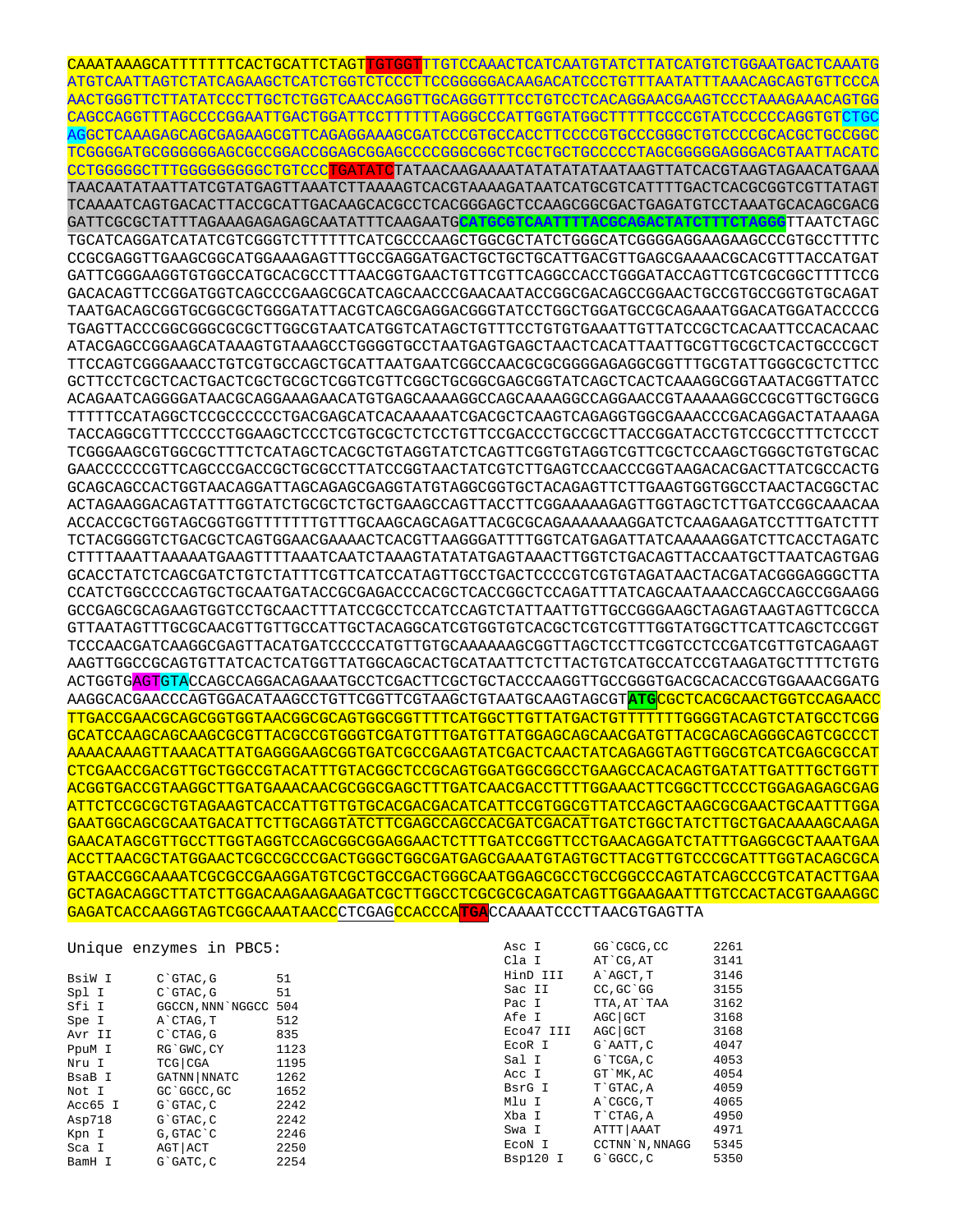| Apa I                                     | G, GGCC `C        |                  | 5354 |        |          |        |      | 2552 | 3130 | 3168 | 3459 |
|-------------------------------------------|-------------------|------------------|------|--------|----------|--------|------|------|------|------|------|
| BstX I                                    |                   | CCAN, NNNN `NTGG | 5361 |        |          |        |      | 4037 | 4356 | 4934 | 5428 |
| ECOR V                                    | GAT ATC           |                  | 5601 |        |          |        |      | 5932 | 7291 | 7377 | 7377 |
| Sac I                                     | G, AGCT `C        |                  | 5792 |        |          |        |      | 7474 | 7475 | 7939 | 8916 |
|                                           |                   |                  |      |        |          |        |      |      |      |      |      |
| Sap I                                     |                   | GCTCTTC 8/11     | 6613 |        |          |        |      | 8945 |      |      |      |
| Ear I                                     |                   | CTCTTC 7/10      | 6613 |        |          | AlwN I | (4)  | 2548 | 3455 | 4352 | 7145 |
| Ple I                                     | GAGTC 9/10        |                  | 7108 |        |          | Apa I  | (1)  | 5354 |      |      |      |
| BspH I                                    | T`CATG, A         |                  | 7449 |        |          | ApaL I | (2)  | 7043 | 8732 |      |      |
| Ahd I                                     |                   | GACNN, N`NNGTC   | 7622 |        |          | Apo I  | (6)  | 175  | 233  | 1570 | 4047 |
| Fsp I                                     | TGC GCA           |                  | 7844 |        |          |        |      | 5040 | 9200 |      |      |
| Psp1406 I                                 | AA`CG, TT         |                  | 7848 |        |          | Asc I  | (1)  | 2261 |      |      |      |
| BstE II                                   | $G$ $G$ TNAC, $C$ |                  | 8617 |        |          | Ase I  | (6)  | 122  | 906  | 6265 | 6500 |
| BspM I                                    |                   | ACCTGC 10/14     | 8804 |        |          |        |      | 6559 | 7794 |      |      |
| PaeR7 I                                   | C`TCGA, G         |                  | 9253 |        |          | Asp718 | (1)  | 2242 |      |      |      |
| Xho I                                     | $C$ TCGA, G       |                  | 9253 |        |          | Ava I  | (9)  | 339  | 377  | 403  | 856  |
|                                           |                   |                  |      |        |          |        |      | 5456 | 5482 | 5520 | 8349 |
| Number of enzymes = 45                    |                   |                  |      |        |          |        |      |      |      |      |      |
|                                           |                   |                  |      |        |          |        |      | 9253 |      |      |      |
| The following enzymes do not cut in PBC5: |                   |                  |      |        |          | Ava II | (7)  | 355  | 1123 | 5505 | 7760 |
|                                           |                   |                  |      |        |          |        |      | 7982 | 8256 | 8897 |      |
| Afl II                                    | Age I             | Bbe I            |      | Bgl II | BsiC I   | Avr II | (1)  | 835  |      |      |      |
| BsmB I                                    | Bsp1286 I         | Bst1107 I        |      | BstB I | Bsu36 I  | BamH I | (1)  | 2254 |      |      |      |
| Ehe I                                     | Fse I             | Hpa I            |      | Kas I  | Mun I    | Ban I  | (11) | 1238 | 2116 | 2242 | 2364 |
| Nar I                                     | Nhe I             | PflM I           |      | Pme I  | Tth111 I |        |      | 3014 | 3271 | 3921 | 4168 |
|                                           |                   |                  |      |        |          |        |      | 4818 | 6473 | 7570 |      |
| PBC5: sites sorted by name:               |                   |                  |      |        |          | Ban II | (8)  | 347  | 1228 | 2517 | 3424 |
|                                           |                   |                  |      |        |          |        |      | 4321 | 5354 | 5520 | 5792 |
| Aat II                                    | (16)              | 1776             | 1829 | 1912   | 2098     | Bbs I  | (4)  | 1049 | 2488 | 3395 | 4292 |
|                                           |                   | 2674             | 2727 | 2810   | 2996     |        |      |      |      |      | 398  |
|                                           |                   | 3581             | 3634 | 3717   | 3903     | Bbv I  | (18) | 25   | 337  | 340  |      |
|                                           |                   |                  |      | 4614   |          |        |      | 1075 | 1180 | 1544 | 5320 |
|                                           |                   | 4478             | 4531 |        | 4800     |        |      | 5419 | 7148 | 7151 | 7357 |
| Acc I                                     | (1)               | 4054             |      |        |          |        |      | 8051 | 8289 | 8374 | 8418 |
| Acc65 I                                   | (1)               | 2242             |      |        |          |        |      | 8434 | 8806 |      |      |
| Aci I                                     | $(116)$ 315       |                  | 336  | 348    | 370      | Bbv II | (4)  | 1048 | 2487 | 3394 | 4291 |
|                                           |                   | 393              | 683  | 695    | 704      | Bcl I  | (5)  | 886  | 2286 | 3193 | 4090 |
|                                           |                   | 716              | 726  | 737    | 783      |        |      | 8655 |      |      |      |
|                                           |                   | 1083             | 1165 | 1232   | 1416     | Bcn I  | (17) | 341  | 342  | 405  | 406  |
|                                           |                   | 1419             | 1485 | 1651   | 1655     |        |      | 858  | 859  | 1458 | 5176 |
|                                           |                   | 1709             | 1737 | 1749   | 1763     |        |      | 5325 | 5458 | 5459 | 5522 |
|                                           |                   | 1930             | 2021 | 2054   | 2158     |        |      | 5523 | 6362 | 7110 | 7806 |
|                                           |                   | 2179             | 2273 | 2282   | 2508     |        |      | 8153 |      |      |      |
|                                           |                   | 2532             | 2607 | 2635   | 2647     |        |      |      |      |      |      |
|                                           |                   | 2661             | 2828 | 2919   | 2952     | Bfa I  | (23) | 17   | 28   | 318  | 513  |
|                                           |                   |                  |      |        |          |        |      | 836  | 1073 | 1605 | 2308 |
|                                           |                   | 3056             | 3077 | 3152   | 3154     |        |      | 2552 | 3170 | 3215 | 3459 |
|                                           |                   | 3180             | 3189 | 3415   | 3439     |        |      | 4112 | 4356 | 4951 | 5075 |
|                                           |                   | 3514             | 3542 | 3554   | 3568     |        |      | 5543 | 5902 | 5913 | 7224 |
|                                           |                   | 3735             | 3826 | 3859   | 3963     |        |      | 7477 | 7812 | 9138 |      |
|                                           |                   | 3984             | 4077 | 4086   | 4312     | Bgl I  | (15) | 504  | 1741 | 1863 | 1934 |
|                                           |                   | 4336             | 4411 | 4439   | 4451     |        |      | 2639 | 2761 | 2832 | 3546 |
|                                           |                   | 4465             | 4632 | 4723   | 4756     |        |      | 3668 | 3739 | 4443 | 4565 |
|                                           |                   | 4860             | 4881 | 5468   | 5491     |        |      | 4636 | 7742 | 9089 |      |
|                                           |                   | 5513             | 5525 | 5546   | 5730     | Blp I  | (2)  | 1359 | 8766 |      |      |
|                                           |                   | 5763             | 5797 | 6005   | 6018     | Bpm I  | (4)  | 1463 | 1520 | 7692 | 8709 |
|                                           |                   | 6167             | 6274 | 6279   | 6327     | Bsa I  | (2)  | 5170 | 7683 |      |      |
|                                           |                   | 6364             | 6419 | 6522   | 6578     |        |      |      |      |      |      |
|                                           |                   | 6588             | 6612 | 6655   | 6662     | BsaA I | (10) | 895  | 1393 | 1991 | 2889 |
|                                           |                   | 6683             |      |        | 6929     |        |      | 3796 | 4693 | 4958 | 5639 |
|                                           |                   |                  | 6774 | 6802   |          |        |      | 5697 | 9214 |      |      |
|                                           |                   | 6948             | 7069 | 7179   | 7314     | BsaB I | (1)  | 1262 |      |      |      |
|                                           |                   | 7323             | 7685 | 7776   | 7967     | BsaH I | (18) | 1461 | 1773 | 1826 | 1909 |
|                                           |                   | 8013             | 8280 | 8300   | 8468     |        |      | 2095 | 2671 | 2724 | 2807 |
|                                           |                   | 8565             | 8577 | 8644   | 8707     |        |      | 2993 | 3578 | 3631 | 3714 |
|                                           |                   | 8903             | 8906 | 8984   | 9031     |        |      | 3900 | 4475 | 4528 | 4611 |
| Afe I                                     | (1)               | 3168             |      |        |          |        |      | 4797 | 8511 |      |      |
| Afl III                                   | (4)               | 894              | 1390 | 4065   | 6729     | BsaJ I | (44) | 289  | 290  | 339  | 340  |
| Aha II                                    | (18)              | 1461             | 1773 | 1826   | 1909     |        |      | 403  | 476  | 502  | 547  |
|                                           |                   | 2095             | 2671 | 2724   | 2807     |        |      | 619  | 742  | 777  | 835  |
|                                           |                   | 2993             | 3578 | 3631   | 3714     |        |      | 856  | 962  | 1267 | 1374 |
|                                           |                   | 3900             | 4475 | 4528   | 4611     |        |      |      |      |      |      |
|                                           |                   | 4797             | 8511 |        |          |        |      | 2011 | 2356 | 2909 | 3152 |
|                                           |                   |                  |      |        |          |        |      | 3263 | 3816 | 4160 | 4713 |
| Ahd I                                     | (1)               | 7622             |      |        |          |        |      | 5174 | 5322 | 5383 | 5456 |
| Alu I                                     | (31)              | 16               | 799  | 853    | 863      |        |      | 5519 | 5520 | 5569 | 5570 |
|                                           |                   | 1066             | 1171 | 1535   | 2217     |        |      | 6037 | 6148 | 6468 | 6889 |
|                                           |                   | 3115             | 3148 | 4022   | 4919     |        |      | 8142 | 8165 | 8348 | 8379 |
|                                           |                   | 5156             | 5790 | 5916   | 5959     |        |      | 8686 | 8750 | 8889 | 9231 |
|                                           |                   | 6394             | 6489 | 6553   | 6671     | BsaW I | (9)  | 352  | 2239 | 5507 | 6175 |
|                                           |                   | 6897             | 6987 | 7033   | 7290     |        |      | 6187 | 6935 | 7082 | 7913 |
|                                           |                   | 7811             | 7911 | 7974   | 8221     |        |      | 8923 |      |      |      |
|                                           |                   | 8651             | 8765 | 9137   |          | BseR I | (2)  | 831  | 1391 |      |      |
| Alw I                                     | (25) 434          |                  | 888  | 1278   | 1469     | Bsg I  | (2)  | 1151 | 6279 |      |      |
|                                           |                   | 1496             | 2232 | 2250   | 2261     | BsiE I | (9)  | 1083 | 1199 | 1655 | 3180 |
|                                           |                   |                  |      |        |          |        |      |      |      |      |      |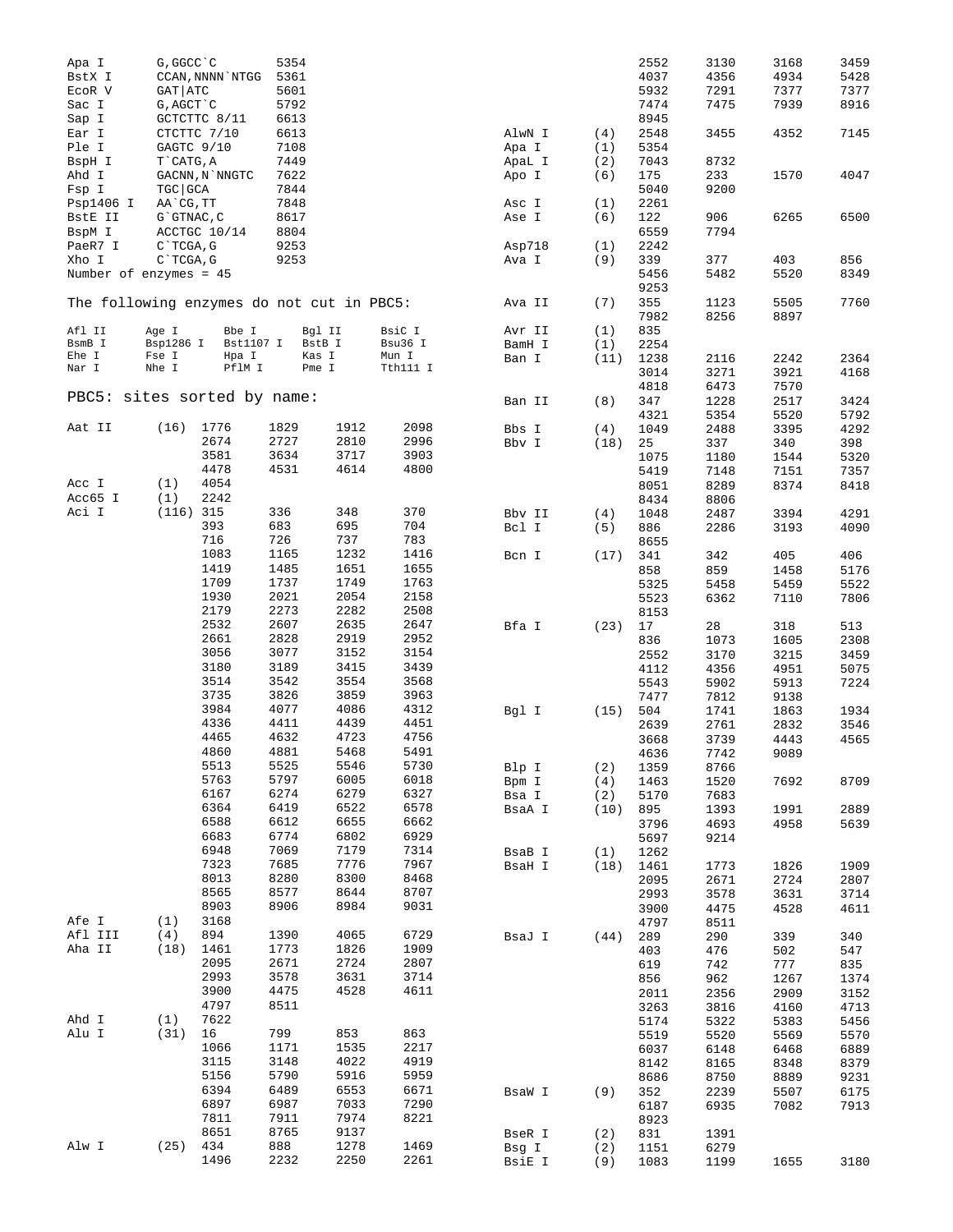|          |            | 5734         | 6645         | 7069         | 7992         |                   |             | 9108         | 9183         |              |              |
|----------|------------|--------------|--------------|--------------|--------------|-------------------|-------------|--------------|--------------|--------------|--------------|
|          |            | 8838         |              |              |              | Cfr10 I           | (8)         | 382          | 1463         | 5477         | 6228         |
| BsiHKA I | (3)        | 5792         | 7047         | 8736         |              |                   |             | 6252         | 7702         | 9053         | 9106         |
| BsiW I   | (1)        | 51           |              |              |              | Cla I             | (1)         | 3141         |              |              |              |
| Bsm I    | (3)        | 1600         | 5070         | 5874         |              | Csp6 I            | (34)        | 52           | 1869         | 1894         | 1949         |
| BsmA I   | (7)        | 982          | 2084         | 2982         | 3889         |                   |             | 1982         | 2033         | 2190         | 2243         |
|          |            | 4786         | 5169         | 7684         |              |                   |             | 2249         | 2767         | 2792         | 2847         |
| BsmF I   | (26)       | 281          | 291          | 410          | 529          |                   |             | 2880         | 2931         | 3088         | 3674         |
|          |            | 601          | 665          | 1136         | 1472         |                   |             | 3699         | 3754         | 3787         | 3838         |
|          |            | 1826         | 1977         | 2145         | 2724         |                   |             | 3995         | 4060         | 4571         | 4596         |
|          |            | 2875         | 3043         | 3631         | 3782         |                   |             | 4651         | 4684         | 4735         | 4892         |
|          |            | 3950         | 4528         | 4679         | 4847         |                   |             | 4959         | 8103         | 8336         | 8549         |
|          |            | 5192         | 5275         | 5449         | 5568         |                   |             | 8557         | 9040         |              |              |
|          |            | 5578         | 9013         |              |              | Dde I             | (13)        | 795          | 1359         | 2418         | 2527         |
| BsoF I   | (60)       | 14           | 326          | 329          | 336          |                   |             | 3325         | 3434         | 4222         | 4331         |
|          |            | 387          | 454          | 783          | 1064         |                   |             | 5804         | 7004         | 7413         | 7579         |
|          |            | 1083         | 1157         | 1160         | 1163         |                   |             | 8766         |              |              |              |
|          |            | 1166<br>1533 | 1169<br>1652 | 1333<br>1655 | 1419<br>2273 | Dpn I             | (42)        | 429<br>1259  | 883<br>1273  | 888<br>1475  | 1198<br>1491 |
|          |            |              |              | 5309         |              |                   |             |              |              |              |              |
|          |            | 3180<br>5475 | 4077<br>5526 | 5533         | 5408<br>5536 |                   |             | 2238<br>3136 | 2256<br>3174 | 2288<br>3195 | 2547<br>3454 |
|          |            | 5798         | 5917         | 6019         | 6050         |                   |             | 4043         | 4092         | 4351         | 4940         |
|          |            | 6053         | 6168         | 6280         | 6327         |                   |             | 4977         | 5434         | 5927         | 7297         |
|          |            | 6554         | 6635         | 6653         | 6656         |                   |             | 7372         | 7383         | 7391         | 7469         |
|          |            | 6774         | 6929         | 7072         | 7137         |                   |             | 7481         | 7586         | 7927         | 7945         |
|          |            | 7140         | 7346         | 7674         | 8013         |                   |             | 7991         | 8474         | 8657         | 8837         |
|          |            | 8040         | 8135         | 8278         | 8363         |                   |             | 8847         | 8922         | 8940         | 9168         |
|          |            | 8407         | 8423         | 8578         | 8645         |                   |             | 9189         | 9227         |              |              |
|          |            | 8795         | 8904         | 8984         | 9081         | DpnII             | (42)        | 427          | 881          | 886          | 1196         |
| Bsp120 I | (1)        | 5350         |              |              |              |                   |             | 1257         | 1271         | 1473         | 1489         |
| BspH I   | (1)        | 7449         |              |              |              |                   |             | 2236         | 2254         | 2286         | 2545         |
| BspM I   | (1)        | 8804         |              |              |              |                   |             | 3134         | 3172         | 3193         | 3452         |
| BspM II  | (2)        | 6175         | 6187         |              |              |                   |             | 4041         | 4090         | 4349         | 4938         |
| Bsr I    | (25)       | 721          | 1097         | 1121         | 1947         |                   |             | 4975         | 5432         | 5925         | 7295         |
|          |            | 2247         | 2255         | 2845         | 3752         |                   |             | 7370         | 7381         | 7389         | 7467         |
|          |            | 4649         | 5227         | 5337         | 6158         |                   |             | 7479         | 7584         | 7925         | 7943         |
|          |            | 6530         | 7136         | 7149         | 7263         |                   |             | 7989         | 8472         | 8655         | 8835         |
|          |            | 7669         | 7787         | 7830         | 8097         |                   |             | 8845         | 8920         | 8938         | 9166         |
|          |            | 8192         | 8257         | 8995         | 9091         |                   |             | 9187         | 9225         |              |              |
|          |            | 9113         |              |              |              | Dra I             | (4)         | 4971         | 5204         | 7488         | 7507         |
| BsrB I   | (4)        | 350          | 5513         | 6421         | 6662         | Dra III           | (4)         | 1369         | 8166         | 8594         | 9214         |
| BsrD I   | (4)        | 7683         | 7857         | 8806         | 9099         | Drd I             | (3)         | 1051         | 5808         | 6837         |              |
| BsrG I   | (1)        | 4059         |              |              |              | Dsa I             | (11)        | 502          | 742          | 962          | 2011         |
| BssH II  | (3)        | 2261         | 6368         | 9181         |              |                   |             | 2909         | 3152         | 3816         | 4713         |
| BssS I   | (2)        | 1138         | 6902         |              |              |                   |             | 8165         | 8379         | 8750         |              |
| BstE II  | (1)        | 8617         |              |              |              | Eae I             | (12)        | 505          | 965          | 1080         | 1371         |
| BstN I   | (32)       | 291          | 477          | 549          | 604          |                   |             | 1652         | 2270         | 3177         | 4074         |
|          |            | 621          | 1268         | 1741         | 1934         |                   |             | 6106         | 6568         | 8010         | 8544         |
|          |            | 2358         | 2543         | 2639         | 2832         | Eag I             | (3)         | 1080         | 1652         | 3177         |              |
|          |            | 3265         | 3450         | 3546         | 3739         | Ear I             | (1)         | 6613         |              |              |              |
|          |            | 4162         | 4347         | 4443         | 4636         | Eco47 III         | (1)         | 3168         |              |              |              |
|          |            | 5255         | 5313         | 5385         | 5571         | Eco57 I           | (3)         | 1060         | 7276         | 8602         |              |
|          |            | 6149         | 6316         | 6469         | 6757         | Eco72 I           | (2)         | 895          | 1393         |              |              |
|          |            | 6878         | 6891         | 8111         | 8688         | ECON I            | (1)         | 5345         |              |              |              |
| BstU I   | (26)       | 1195         | 1485         | 1711         | 2263         | Eco0109 I         | (2)         | 1123         | 5350         |              |              |
|          |            | 2609<br>4413 | 3154<br>5730 | 3516<br>5836 | 4067<br>6007 | ECOR I<br>ECOR II | (1)<br>(32) | 4047<br>289  | 475          | 547          | 602          |
|          |            | 6167         | 6370         | 6576         | 6578         |                   |             | 619          | 1266         | 1739         | 1932         |
|          |            | 6776         | 7357         | 7687         | 8371         |                   |             | 2356         | 2541         | 2637         | 2830         |
|          |            | 8644         | 8709         | 8772         | 9065         |                   |             | 3263         | 3448         | 3544         | 3737         |
|          |            | 9181         | 9183         |              |              |                   |             | 4160         | 4345         | 4441         | 4634         |
| BstX I   | (1)        | 5361         |              |              |              |                   |             | 5253         | 5311         | 5383         | 5569         |
| BstY I   | (16) 881   |              | 1489         | 2236         | 2254         |                   |             | 6147         | 6314         | 6467         | 6755         |
|          |            | 2545         | 3134         | 3172         | 3452         |                   |             | 6876         | 6889         | 8109         | 8686         |
|          |            | 4041         | 4349         | 4938         | 7370         | ECOR V            | (1)         | 5601         |              |              |              |
|          |            | 7381         | 7467         | 7479         | 8938         | Esp I             | (2)         | 1359         | 8766         |              |              |
| Cac8 I   | $(54)$ 333 |              | 384          | 391          | 467          | Fnu4H I           | $(60)$ 14   |              | 326          | 329          | 336          |
|          |            | 562          | 581          | 634          | 653          |                   |             | 387          | 454          | 783          | 1064         |
|          |            | 1059         | 1173         | 1465         | 1737         |                   |             | 1083         | 1157         | 1160         | 1163         |
|          |            | 1930         | 2263         | 2316         | 2493         |                   |             | 1166         | 1169         | 1333         | 1419         |
|          |            | 2497         | 2635         | 2828         | 3223         |                   |             | 1533         | 1652         | 1655         | 2273         |
|          |            | 3400         | 3404         | 3542         | 3735         |                   |             | 3180         | 4077         | 5309         | 5408         |
|          |            | 4120         | 4297         | 4301         | 4439         |                   |             | 5475         | 5526         | 5533         | 5536         |
|          |            | 4632         | 5396         | 5472         | 5479         |                   |             | 5798         | 5917         | 6019         | 6050         |
|          |            | 5530         | 5777         | 5874         | 5961         |                   |             | 6053         | 6168         | 6280         | 6327         |
|          |            | 6115         | 6366         | 6370         | 6522         |                   |             | 6554         | 6635         | 6653         | 6656         |
|          |            | 6551         | 6660         | 6746         | 6783         |                   |             | 6774         | 6929         | 7072         | 7137         |
|          |            | 7343         | 7734         | 8367         | 8544         |                   |             | 7140         | 7346         | 7674         | 8013         |
|          |            | 8649         | 8829         | 8998         | 9104         |                   |             | 8040         | 8135         | 8278         | 8363         |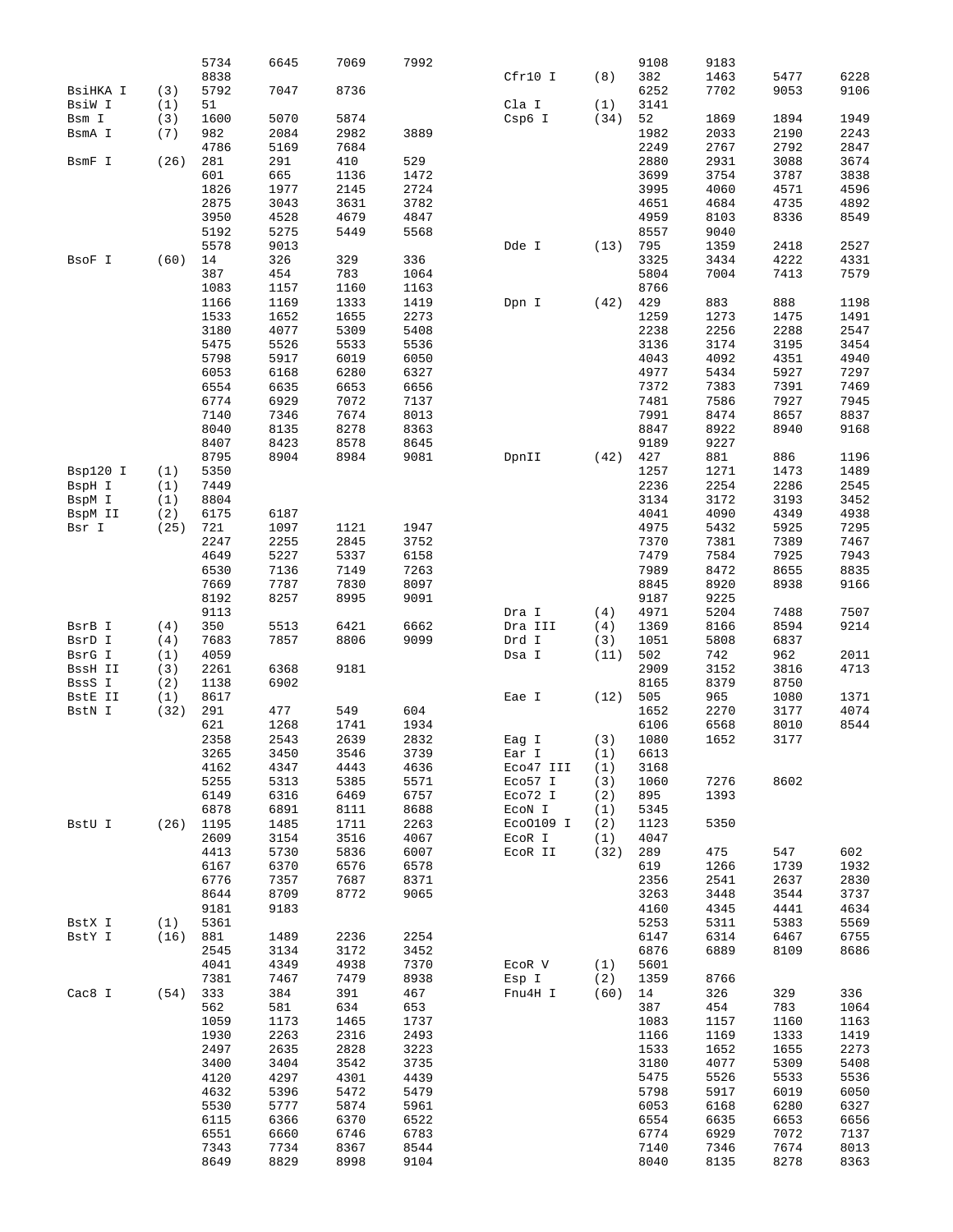|          |             | 8407 | 8423 | 8578 | 8645 | Hph I   | (14)       | 959  | 2026 | 2924 | 3831 |
|----------|-------------|------|------|------|------|---------|------------|------|------|------|------|
|          |             | 8795 | 8904 | 8984 | 9081 |         |            | 4728 | 6137 | 7466 | 7693 |
| Fok I    | (22)        | 307  | 359  | 686  | 1015 |         |            | 8107 | 8165 | 8481 | 8628 |
|          |             | 1250 | 1483 | 2517 | 3424 |         |            | 8714 | 9221 |      |      |
|          |             | 4321 | 5173 | 5500 | 5552 | Kpn I   | (1)        | 2246 |      |      |      |
|          |             | 6054 | 6203 | 6335 | 7588 | Mae I   | (23)       | 17   | 28   | 318  | 513  |
|          |             | 7769 | 8056 | 8188 |      |         |            | 836  |      | 1605 | 2308 |
|          |             |      |      |      | 8341 |         |            |      | 1073 |      |      |
|          |             | 8585 | 9086 |      |      |         |            | 2552 | 3170 | 3215 | 3459 |
| Fsp I    | (1)         | 7844 |      |      |      |         |            | 4112 | 4356 | 4951 | 5075 |
| Gdi II   | (13)        | 506  | 1079 | 1081 | 1370 |         |            | 5543 | 5902 | 5913 | 7224 |
|          |             | 1651 | 1653 | 2269 | 3176 |         |            | 7477 | 7812 | 9138 |      |
|          |             | 3178 | 4073 | 6569 | 8009 | Mae II  | (42)       | 50   | 54   | 304  | 894  |
|          |             | 8543 |      |      |      |         |            | 1392 | 1773 | 1785 | 1826 |
| Gsu I    | (4)         | 1464 | 1519 | 7693 | 8708 |         |            | 1909 | 1990 | 2095 | 2671 |
| Hae I    | (9)         | 498  | 834  | 967  | 6108 |         |            | 2683 | 2724 | 2807 | 2888 |
|          |             | 6144 | 6744 | 6755 | 7207 |         |            | 2993 | 3578 | 3590 | 3631 |
|          |             | 9176 |      |      |      |         |            | 3714 | 3795 | 3900 | 4475 |
| Hae II   | (10)        | 364  | 3170 | 5503 | 5966 |         |            | 4487 | 4528 | 4611 | 4692 |
|          |             | 6285 | 6607 | 6977 | 8524 |         |            | 4797 | 4957 | 5557 | 5638 |
|          |             |      |      |      |      |         |            |      |      |      |      |
|          |             | 8954 | 9103 |      |      |         |            | 5696 | 6061 | 6078 | 6295 |
| Hae III  | (35)        | 498  | 507  | 776  | 782  |         |            | 7432 | 7848 | 8537 | 9023 |
|          |             | 834  | 967  | 1082 | 1373 |         |            | 9213 | 9282 |      |      |
|          |             | 1654 | 1735 | 1928 | 2272 | Mae III | (35)       | 46   | 248  | 1544 | 1712 |
|          |             | 2633 | 2826 | 3179 | 3540 |         |            | 1799 | 2148 | 2610 | 2697 |
|          |             | 3733 | 4076 | 4437 | 4630 |         |            | 3046 | 3517 | 3604 | 3953 |
|          |             | 5352 | 6108 | 6144 | 6570 |         |            | 4414 | 4501 | 4850 | 5014 |
|          |             | 6744 | 6755 | 6773 | 7207 |         |            | 5692 | 5752 | 6355 | 7085 |
|          |             | 7665 | 7745 | 8012 | 8546 |         |            | 7148 | 7264 | 7547 | 7878 |
|          |             | 8580 | 9110 | 9176 |      |         |            | 7936 | 8089 | 8154 | 8285 |
| Hga I    | (13)        | 89   | 1042 | 1468 | 2176 |         |            | 8372 | 8416 | 8611 | 8617 |
|          |             | 3074 | 3981 | 4878 | 5703 |         |            | 8719 | 9049 | 9287 |      |
|          |             | 5866 | 6839 | 7417 | 8165 | Mbo I   | (42)       | 427  | 881  | 886  | 1196 |
|          |             |      |      |      |      |         |            |      |      |      |      |
|          |             | 8501 |      |      |      |         |            | 1257 | 1271 | 1473 | 1489 |
| HgiA I   | (3)         | 5792 | 7047 | 8736 |      |         |            | 2236 | 2254 | 2286 | 2545 |
| HgiE II  | (4)         | 2353 | 3260 | 4157 | 7308 |         |            | 3134 | 3172 | 3193 | 3452 |
| Hha I    | (37)        | 363  | 1063 | 1485 | 2263 |         |            | 4041 | 4090 | 4349 | 4938 |
|          |             | 2265 | 3169 | 5502 | 5838 |         |            | 4975 | 5432 | 5925 | 7295 |
|          |             | 5965 | 6208 | 6284 | 6370 |         |            | 7370 | 7381 | 7389 | 7467 |
|          |             | 6372 | 6513 | 6578 | 6606 |         |            | 7479 | 7584 | 7925 | 7943 |
|          |             | 6639 | 6909 | 6976 | 7076 |         |            | 7989 | 8472 | 8655 | 8835 |
|          |             | 7250 | 7359 | 7752 | 7845 |         |            | 8845 | 8920 | 8938 | 9166 |
|          |             | 8244 | 8294 | 8371 | 8523 |         |            | 9187 | 9225 |      |      |
|          |             | 8711 | 8772 | 8799 | 8953 | Mbo II  | (16)       | 231  | 996  | 1053 | 1081 |
|          |             | 9047 | 9067 | 9102 | 9183 |         |            | 1499 | 2492 | 3399 | 4296 |
|          |             | 9185 |      |      |      |         |            | 5996 | 6601 | 7390 | 7463 |
| HinC II  |             | 900  | 4055 | 5251 |      |         |            | 8813 | 9172 | 9175 | 9208 |
|          | (3)         |      |      |      |      |         |            |      |      |      |      |
| Hind II  | (3)         | 900  | 4055 | 5251 |      | Mlu I   | (1)        | 4065 |      |      |      |
| HinD III | (1)         | 3146 |      |      |      | Mme I   | (3)        | 6943 | 7127 | 9175 |      |
| Hinf I   | (21)        | 988  | 1320 | 1409 | 1446 | Mnl I   | (62)       | 103  | 258  | 318  | 446  |
|          |             | 2061 | 2959 | 3866 | 4763 |         |            | 508  | 766  | 772  | 795  |
|          |             | 4947 | 5125 | 5337 | 5723 |         |            | 801  | 809  | 812  | 824  |
|          |             | 5831 | 6092 | 6564 | 6629 |         |            | 944  | 1005 | 1346 | 1347 |
|          |             | 6704 | 7100 | 7617 | 8488 |         |            | 1369 | 1486 | 2192 | 2302 |
|          |             | 8701 |      |      |      |         |            | 2344 | 2390 | 2465 | 2522 |
| HinI I   | $(18)$ 1461 |      | 1773 | 1826 | 1909 |         |            | 3090 | 3209 | 3251 | 3297 |
|          |             | 2095 | 2671 | 2724 | 2807 |         |            | 3372 | 3429 | 3997 | 4106 |
|          |             | 2993 | 3578 | 3631 | 3714 |         |            | 4148 | 4194 | 4269 | 4326 |
|          |             | 3900 | 4475 | 4528 | 4611 |         |            | 4894 | 5284 | 5417 | 5545 |
|          |             | 4797 | 8511 |      |      |         |            | 5789 | 5975 | 6002 | 6032 |
|          |             |      |      |      |      |         |            |      |      |      |      |
| HinP I   | (37) 361    |      | 1061 | 1483 | 2261 |         |            | 6296 | 6578 | 6627 | 6837 |
|          |             | 2263 | 3167 | 5500 | 5836 |         |            | 6910 | 7161 | 7561 | 7642 |
|          |             | 5963 | 6206 | 6282 | 6368 |         |            | 7788 | 7994 | 8133 | 8357 |
|          |             | 6370 | 6511 | 6576 | 6604 |         |            | 8454 | 8494 | 8902 | 8941 |
|          |             | 6637 | 6907 | 6974 | 7074 |         |            | 9186 | 9261 |      |      |
|          |             | 7248 | 7357 | 7750 | 7843 | Msc I   | (2)        | 967  | 6108 |      |      |
|          |             | 8242 | 8292 | 8369 | 8521 | Mse I   | (28)       | 22   | 57   | 122  | 138  |
|          |             | 8709 | 8770 | 8797 | 8951 |         |            | 212  | 906  | 3158 | 3162 |
|          |             | 9045 | 9065 | 9100 | 9181 |         |            | 4970 | 5196 | 5203 | 5680 |
|          |             | 9183 |      |      |      |         |            | 5687 | 5908 | 6121 | 6265 |
| Hpa II   | $(37)$ 340  |      | 353  | 358  | 383  |         |            | 6500 | 6559 | 7435 | 7487 |
|          |             | 404  | 857  | 1456 | 1464 |         |            | 7492 | 7506 | 7559 | 7794 |
|          |             |      |      |      |      |         |            |      |      |      |      |
|          |             | 2240 | 2258 | 3176 | 5174 |         |            | 7833 | 8450 | 8966 | 9279 |
|          |             | 5324 | 5457 | 5478 | 5503 | Msl I   | (8)        | 2016 | 2914 | 3821 | 4718 |
|          |             | 5508 | 5521 | 6176 | 6188 |         |            | 5359 | 7874 | 8033 | 8729 |
|          |             | 6229 | 6239 | 6253 | 6361 | Msp I   | $(37)$ 340 |      | 353  | 358  | 383  |
|          |             | 6447 | 6936 | 7083 | 7109 |         |            | 404  | 857  | 1456 | 1464 |
|          |             | 7299 | 7703 | 7737 | 7804 |         |            | 2240 | 2258 | 3176 | 5174 |
|          |             | 7914 | 8151 | 8924 | 9054 |         |            | 5324 | 5457 | 5478 | 5503 |
|          |             | 9107 |      |      |      |         |            | 5508 | 5521 | 6176 | 6188 |
|          |             |      |      |      |      |         |            |      |      |      |      |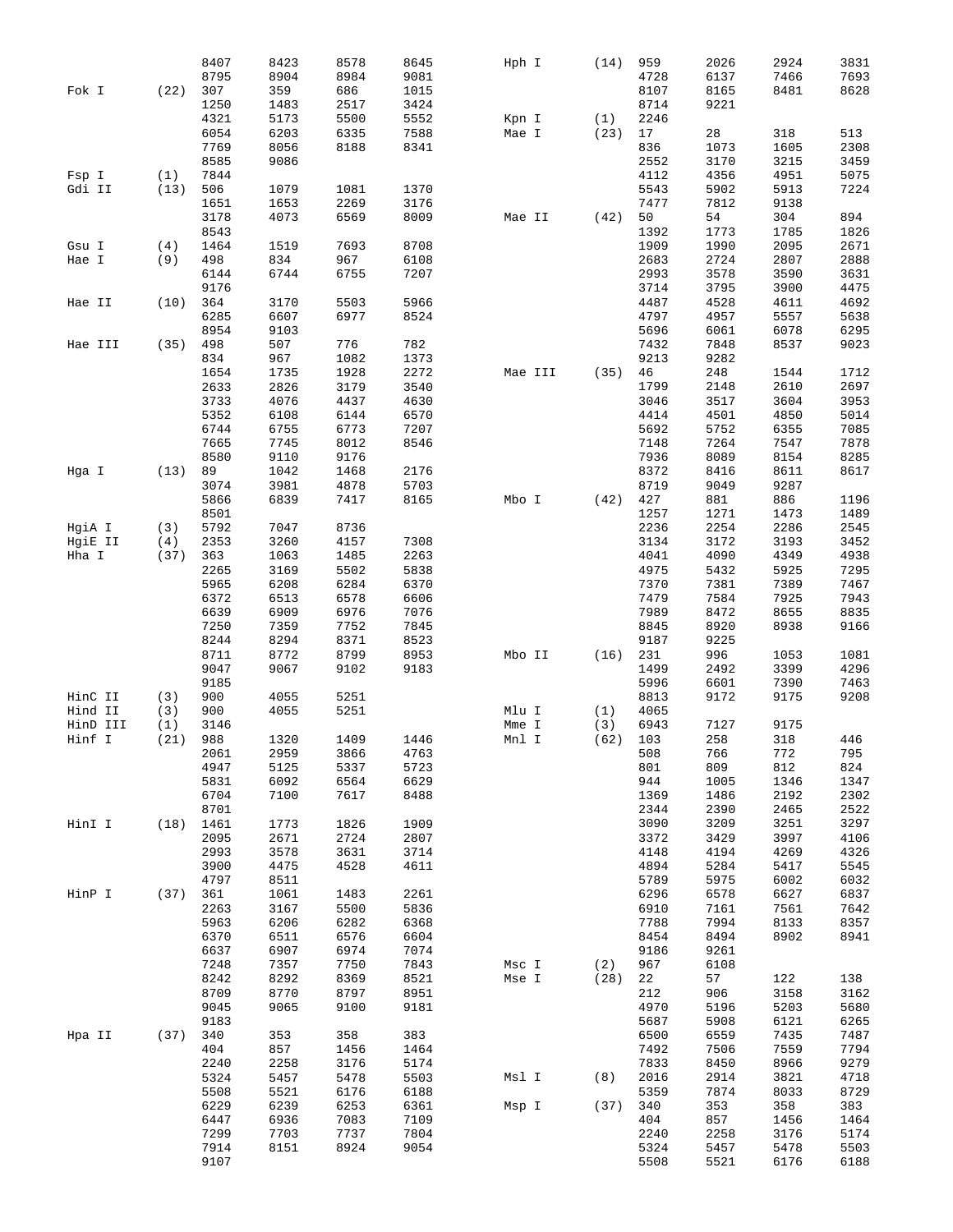|           |      | 6229 | 6239 | 6253 | 6361 | Sau3A I   | (42) | 427  | 881  | 886  | 1196 |
|-----------|------|------|------|------|------|-----------|------|------|------|------|------|
|           |      | 6447 | 6936 | 7083 | 7109 |           |      | 1257 | 1271 | 1473 | 1489 |
|           |      | 7299 | 7703 | 7737 | 7804 |           |      | 2236 | 2254 | 2286 | 2545 |
|           |      |      |      |      |      |           |      | 3134 |      |      |      |
|           |      | 7914 | 8151 | 8924 | 9054 |           |      |      | 3172 | 3193 | 3452 |
|           |      | 9107 |      |      |      |           |      | 4041 | 4090 | 4349 | 4938 |
| MspA1 I   | (11) | 1171 | 2284 | 3154 | 3191 |           |      | 4975 | 5432 | 5925 | 7295 |
|           |      | 4088 | 6274 | 6553 | 7071 |           |      | 7370 | 7381 | 7389 | 7467 |
|           |      | 7316 | 8280 | 8903 |      |           |      | 7479 | 7584 | 7925 | 7943 |
| Nae I     | (4)  | 384  | 1465 | 5479 | 9108 |           |      | 7989 | 8472 | 8655 | 8835 |
| Nci I     | (17) | 340  | 341  | 404  | 405  |           |      | 8845 | 8920 | 8938 | 9166 |
|           |      |      | 858  | 1457 |      |           |      | 9187 | 9225 |      |      |
|           |      | 857  |      |      | 5175 |           |      |      |      |      |      |
|           |      | 5324 | 5457 | 5458 | 5521 | Sau96 I   | (20) | 355  | 1123 | 1734 | 1927 |
|           |      | 5522 | 6361 | 7109 | 7805 |           |      | 2632 | 2825 | 3539 | 3732 |
|           |      | 8152 |      |      |      |           |      | 4436 | 4629 | 5350 | 5351 |
| Nco I     | (6)  | 742  | 962  | 2011 | 2909 |           |      | 5505 | 7664 | 7743 | 7760 |
|           |      | 3816 | 4713 |      |      |           |      | 7982 | 8256 | 8897 | 9109 |
| Nde I     | (5)  | 1885 | 2783 | 3690 | 4587 | Sca I     | (1)  | 2250 |      |      |      |
|           |      | 4963 |      |      |      | ScrF I    |      | 291  | 340  | 341  | 404  |
|           |      |      |      |      |      |           | (49) |      |      |      |      |
| NgoM I    | (4)  | 382  | 1463 | 5477 | 9106 |           |      | 405  | 477  | 549  | 604  |
| Nla III   | (36) | 71   | 88   | 583  | 655  |           |      | 621  | 857  | 858  | 1268 |
|           |      | 746  | 966  | 1498 | 1646 |           |      | 1457 | 1741 | 1934 | 2358 |
|           |      | 1955 | 2015 | 2499 | 2853 |           |      | 2543 | 2639 | 2832 | 3265 |
|           |      | 2913 | 3406 | 3760 | 3820 |           |      | 3450 | 3546 | 3739 | 4162 |
|           |      | 4303 | 4657 | 4717 | 5116 |           |      | 4347 | 4443 | 4636 | 5175 |
|           |      |      |      |      |      |           |      |      |      |      |      |
|           |      | 5653 | 5713 | 5876 | 6025 |           |      | 5255 | 5313 | 5324 | 5385 |
|           |      | 6089 | 6113 | 6343 | 6387 |           |      | 5457 | 5458 | 5521 | 5522 |
|           |      | 6733 | 7453 | 7944 | 7954 |           |      | 5571 | 6149 | 6316 | 6361 |
|           |      | 8032 | 8068 | 8311 | 9267 |           |      | 6469 | 6757 | 6878 | 6891 |
| Nla IV    | (25) | 346  | 553  | 625  | 1124 |           |      | 7109 | 7805 | 8111 | 8152 |
|           |      | 1240 | 2118 | 2244 | 2256 |           |      | 8688 |      |      |      |
|           |      |      |      |      |      |           |      |      |      |      |      |
|           |      | 2366 | 3016 | 3273 | 3923 | Sec I     | (44) | 289  | 290  | 339  | 340  |
|           |      | 4170 | 4820 | 5352 | 5517 |           |      | 403  | 476  | 502  | 547  |
|           |      | 6475 | 6761 | 6800 | 7572 |           |      | 619  | 742  | 777  | 835  |
|           |      | 7666 | 7707 | 7918 | 8563 |           |      | 856  | 962  | 1267 | 1374 |
|           |      | 8928 |      |      |      |           |      | 2011 | 2356 | 2909 | 3152 |
| Not I     | (1)  | 1652 |      |      |      |           |      | 3263 | 3816 | 4160 | 4713 |
|           |      |      |      |      |      |           |      |      |      |      |      |
| Nru I     | (1)  | 1195 |      |      |      |           |      | 5174 | 5322 | 5383 | 5456 |
| Nsi I     | (3)  | 585  | 657  | 5874 |      |           |      | 5519 | 5520 | 5569 | 5570 |
| Nsp7524 I | (8)  | 84   | 579  | 651  | 2495 |           |      | 6037 | 6148 | 6468 | 6889 |
|           |      | 3402 | 4299 | 5872 | 6729 |           |      | 8142 | 8165 | 8348 | 8379 |
| NspB II   | (11) | 1171 | 2284 | 3154 | 3191 |           |      | 8686 | 8750 | 8889 | 9231 |
|           |      | 4088 | 6274 | 6553 | 7071 | SfaN I    | (28) | 380  | 591  | 663  |      |
|           |      |      |      |      |      |           |      |      |      |      | 1036 |
|           |      | 7316 | 8280 | 8903 |      |           |      | 1093 | 1225 | 1271 | 1571 |
| NspH I    | (8)  | 88   | 583  | 655  | 2499 |           |      | 2009 | 2414 | 2496 | 2907 |
|           |      | 3406 | 4303 | 5876 | 6733 |           |      | 3321 | 3403 | 3814 | 4218 |
| Pac I     | (1)  | 3162 |      |      |      |           |      | 4300 | 4711 | 5041 | 5479 |
| PaeR7 I   | (1)  | 9253 |      |      |      |           |      | 5927 | 5982 | 6216 | 6314 |
| Pal I     | (35) | 498  | 507  | 776  | 782  |           |      | 6825 | 7877 | 8070 | 8362 |
|           |      |      |      |      |      |           |      |      |      |      |      |
|           |      | 834  | 967  | 1082 | 1373 | Sfc I     | (8)  | 2    | 467  | 1047 | 5392 |
|           |      | 1654 | 1735 | 1928 | 2272 |           |      | 6994 | 7185 | 7863 | 8712 |
|           |      | 2633 | 2826 | 3179 | 3540 | Sfi I     | (1)  | 504  |      |      |      |
|           |      | 3733 | 4076 | 4437 | 4630 | Sma I     | (5)  | 341  | 405  | 858  | 5458 |
|           |      | 5352 | 6108 | 6144 | 6570 |           |      | 5522 |      |      |      |
|           |      | 6744 | 6755 | 6773 | 7207 | SnaB I    | (5)  | 1991 | 2889 | 3796 | 4693 |
|           |      | 7665 | 7745 | 8012 | 8546 |           |      | 4958 |      |      |      |
|           |      | 8580 | 9110 | 9176 |      |           |      | 512  |      |      |      |
|           |      |      |      |      |      | Spe I     | (1)  |      |      |      |      |
| Ple I     | (1)  | 7108 |      |      |      | Sph I     | (6)  | 583  | 655  | 2499 | 3406 |
| Pml I     | (2)  | 895  | 1393 |      |      |           |      | 4303 | 5876 |      |      |
| PpuM I    | (1)  | 1123 |      |      |      | Spl I     | (1)  | 51   |      |      |      |
| Psp1406 I | (1)  | 7848 |      |      |      | Srf I     | (2)  | 405  | 5458 |      |      |
| PspA I    | (5)  | 339  | 403  | 856  | 5456 | Ssp I     | (2)  | 5200 | 5860 |      |      |
|           |      |      |      |      |      |           |      |      |      |      |      |
|           |      | 5520 |      |      |      | Stu I     | (2)  | 498  | 834  |      |      |
| Pst I     | (3)  | 6    | 471  | 5396 |      | Sty I     | (10) | 742  | 835  | 962  | 2011 |
| Pvu I     | (3)  | 1199 | 7992 | 8838 |      |           |      | 2909 | 3816 | 4713 | 8142 |
| Pvu II    | (2)  | 1171 | 6553 |      |      |           |      | 8889 | 9231 |      |      |
| Rsa I     | (34) | 53   | 1870 | 1895 | 1950 | Swa I     | (1)  | 4971 |      |      |      |
|           |      | 1983 | 2034 | 2191 | 2244 | Taq I     | (18) | 108  | 1256 | 1407 | 2295 |
|           |      |      |      |      |      |           |      |      |      |      |      |
|           |      | 2250 | 2768 | 2793 | 2848 |           |      | 3141 | 3202 | 4054 | 4099 |
|           |      | 2881 | 2932 | 3089 | 3675 |           |      | 4945 | 6829 | 8126 | 8386 |
|           |      | 3700 | 3755 | 3788 | 3839 |           |      | 8486 | 8517 | 8529 | 8823 |
|           |      | 3996 | 4061 | 4572 | 4597 |           |      | 8838 | 9254 |      |      |
|           |      | 4652 | 4685 | 4736 | 4893 | Tfi I     | (11) | 988  | 1320 | 1409 | 1446 |
|           |      | 4960 | 8104 | 8337 | 8550 |           |      | 4947 | 5337 | 5831 | 6092 |
|           |      |      |      |      |      |           |      | 6564 | 6704 | 8701 |      |
|           |      | 8558 | 9041 |      |      |           |      |      |      |      |      |
| Rsr II    | (2)  | 355  | 5505 |      |      | Tsp45 I   | (8)  | 46   | 5692 | 5752 | 7878 |
| Sac I     | (1)  | 5792 |      |      |      |           |      | 8089 | 8154 | 8617 | 8719 |
| Sac II    | (1)  | 3155 |      |      |      | Tth111 II | (11) | 198  | 2318 | 3225 | 4061 |
| Sal I     | (1)  | 4053 |      |      |      |           |      | 4122 | 5787 | 7318 | 7327 |
| Sap I     | (1)  | 6613 |      |      |      |           |      | 7357 | 8374 | 8381 |      |
|           |      |      |      |      |      |           |      |      |      |      |      |